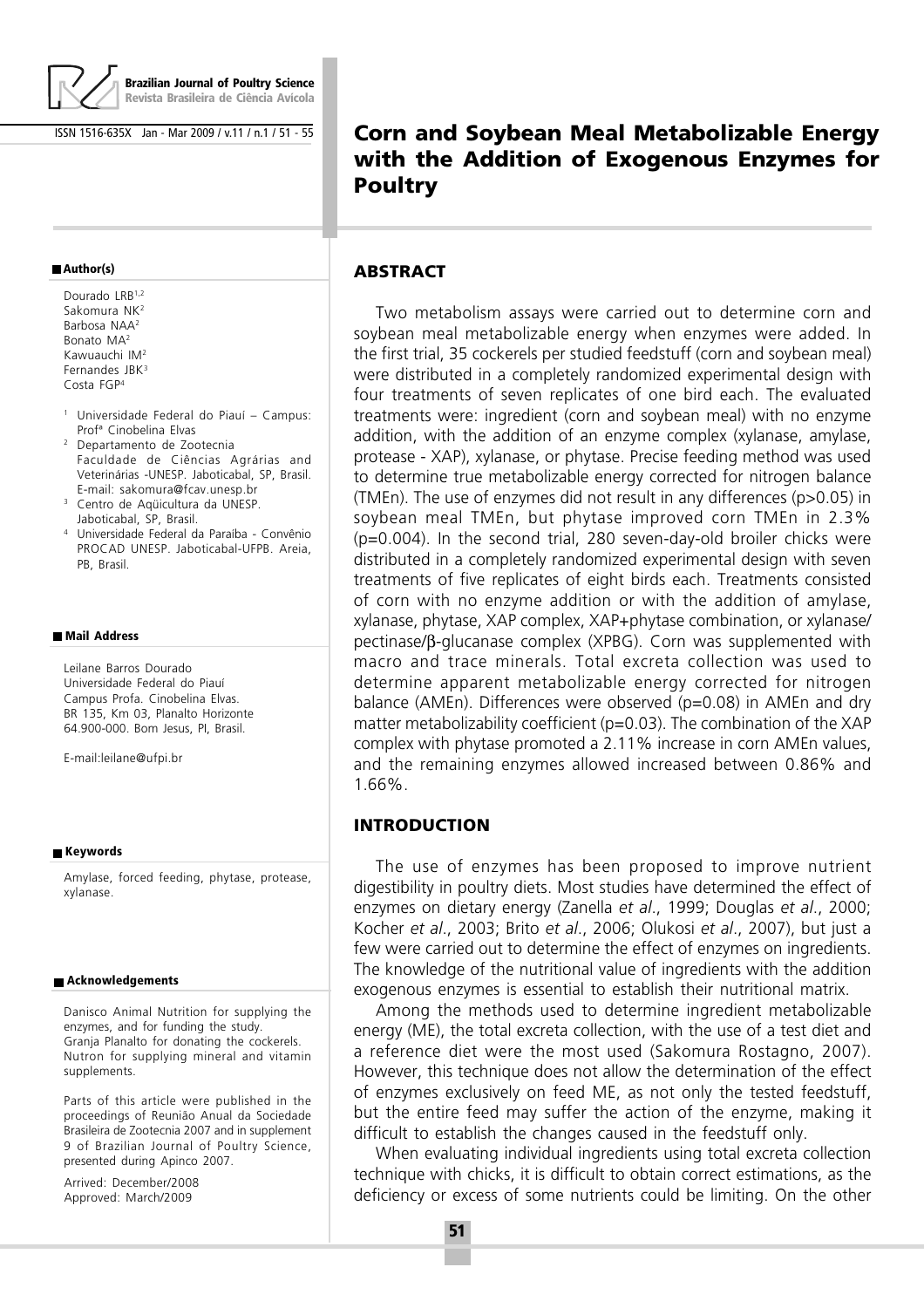

hand, the technique of precise feeding of cockerels, supplying an exact amount of the ingredient directly in the crop of fasted birds, allows energy determination. Also, the supply of small amounts of a pure ingredient for a short period of time allows isolating the effect of enzymes on the specific substrates of each ingredient. Therefore, the determination of feedstuff energy by the addition of enzymes may be used to improve poultry diet formulation. Bedford (2002) reported the importance of adjusting information relative to the effect of enzymes on nutrient availability or performance, allowing building models that can predict animal responses and a more economical feed formulation.

The objective of this study was to evaluate the effect of the addition of exogenous enzymes on corn and soybean meal metabolizable energy for chickens.

### **MATERIAL AND METHODS**

Two metabolic trials were carried out at the Poultry Sector of the Animal Science Department of the School of Agrarian and Veterinary Sciences (FCAV), UNESP, Jaboticabal, SP, Brazil. The first trial was conducted with cockerels using precise feeding technique, and the second one with broilers chicks, using total excreta collection.

In the cockerel trial, 35 intact Hy-line cockerels were used for each studied ingredient (corn and soybean meal). Birds were distributed in a completely randomized experimental design, with four treatments of seven replicates of one cockerel each. A group of seven cockerels was fasted to determine endogenous losses. Each food constituted an independent assay.In the beginning of the trial, cockerels were individually weighed and distributed to allow similar replicate average weight (2.007±0.043kg). Corn and soybean meal were supplied with or without addition of exogenous enzymes. The following treatments were applied: T1- Ingredient (corn or soybean meal) with no enzyme addition; T2- Ingredient + XAP complex (xylanase, amylase, and protease - 200g/ton); T3- Ingredient + xylanase (100g/ton); T4- Ingredient + phytase (100g/ton).

Birds were submitted to forced feeding by placing a funnel directly in the crop. Ingredients were supplied twice daily: 20g at 07:00am and 20g at 05:00pm. Excreta collecting bags were coupled to a plastic ring fixed in the cloaca after the first supply. Excreta were collected twice daily, and for 48 hours after the last supply. Excreta were weighed, frozen, freeze-dried, ground, and had their nitrogen, gross energy, and dry matter analyzed to calculate true metabolizable energy corrected for nitrogen balance (TMEn), according to Sakomura & Rostagno (2007).

In the chick trial, seven-day-old male Cobb® broilers were distributed in a completely randomized experimental design with seven treatments of five replicates of eight birds each, and housed in metabolic cages. In the beginning of the trial, chicks were individually weighed and distributed to allow similar replicate average weight (138.77±0.51g).

At the corn evaluated corn was evaluated, dicalcium phosphate (1.20%), limestone (1.18%), salt (0.405%), coccidiostat (0.05%), and vitamin (0.10%) and mineral (0.05%) supplements were added in order to supply minimum available phosphorus (0.300%), calcium (0.780%), and sodium (0.180%) levels, as well as adequate vitamins and minerals. Corn was the only energy source with specific substrates for enzymes. The evaluated enzymes were purchased from Danisco Animal Nutrition and were added to corn at the following ratios: T1- Corn with no enzyme addition; T2- Corn with amylase (500g/ton); T3- Corn with xylanase (500g/ton); T4- Corn with phytase (100g/ton); T5- Corn with XAP (xylanase, amylase, and protease - 500g/ton); T6- Corn with XAP (500g/ton)+ phytase (100g/ton); T7- Corn with XPBG (xylanase, pectinase and β-glucanase, 500g/ton).

The method used was total excreta collection. Diets were offered ad libitum for eight days (7 to 14 days of age), with the first four days for diet adaptation, and four for excreta collection. Feeds were weighed in the beginning of the experiment, and feed residues were weighed at the end in order to determine feed intake.

The excreta collected from each experimental unit were weighed, frozen, dried in a force-ventilation oven at 55ºC for 76 hours, and subsequently submitted to nitrogen content, gross energy, and dry matter analyses to calculated apparent metabolizable energy corrected for nitrogen balance (AMEn) and dry matter metabolizability (DMM), according to Sakomura & Rostagno (2007). Ingredient chemical composition and fiber content were also determined.

The data obtained in both trials were submitted to homogeneity and normality analyses. Identified outliers were removed, and data were then submitted to analysis of variance using GLM procedures of SAS, and means were compared by the Duncan's Test at 10% significance level.

# **RESULTS**

Soybean meal and corn TMEn results obtained in the cockerel trial are shown in Table 1. There was no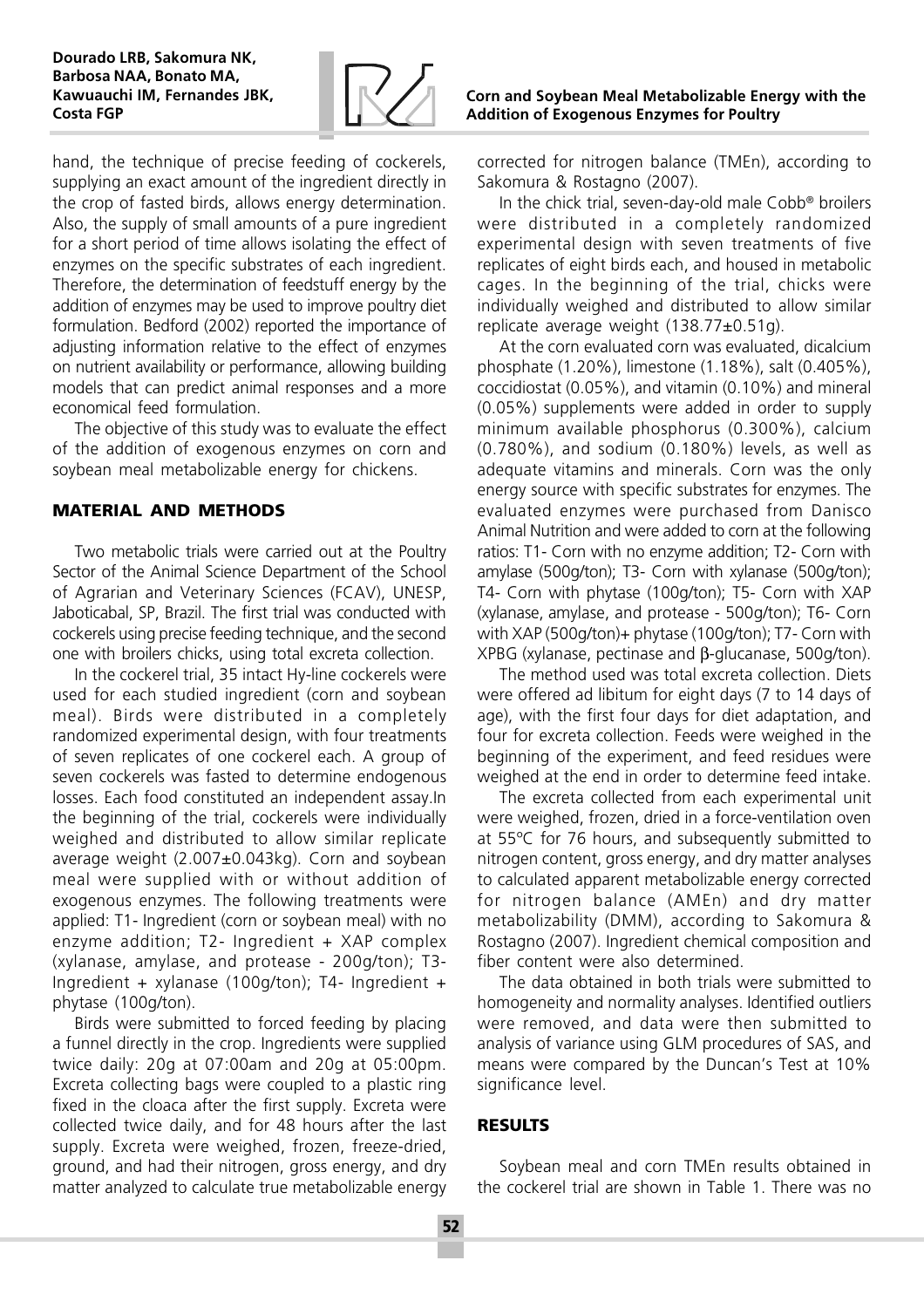

effect (p>0.05) of enzyme addition on soybean meal TMEn. In corn, a significant increase of 95kcal/kg in TMEn was observed with phytase addition as compared to corn with no supplementation. The addition of XAP or xylanase did not influence corn TMEn.

AMEn values and dry matter metabolizability coefficients (DMMC) obtained in the chick trial are presented in Table 2.

Table 1 - Analysis of variance of true metabolizable energy corrected for nitrogen balance (TMEn) of soybean meal and corn with enzyme addition (mean values  $\pm$  standard deviation).

| <b>Treatments</b>        | TMEn (kcal/kg de DM) |                 |  |
|--------------------------|----------------------|-----------------|--|
|                          | Soybean meal         | Corn            |  |
| Ingredient               | $3151 \pm 96$        | 4011±25 BC      |  |
| Ingredient + XAP1        | 3186±89              | $4055 + 32$ AB  |  |
| Ingredient + xylanase    | $3011 \pm 159$       | $3950+75$ C     |  |
| Ingredient $+$ phytase   | $3141 \pm 102$       | $4106 \pm 56$ A |  |
| Probability <sup>2</sup> | 0.2053               | 0.0044          |  |
| CV(% )                   | 3.67                 | 1 2 3           |  |

1 - Complex xylanase, amylase, and protease. 2 - Means followed by the same letter in the same column are not different by the Duncan's Test (p>0.10).

Table 2 - Analysis of variance of apparent metabolizable energy corrected for nitrogen balance (TMEn) and dry matter metabolizability coefficient (DMMC) of corn with enzyme addition (mean values  $\pm$  standard deviation).

| <b>Tratamentos</b>       | AMEn (kcal/kg de DM) | <b>DMMC (%)</b>    |
|--------------------------|----------------------|--------------------|
| Corn                     | $3504 + 55B$         | $77.86 \pm 0.81$ B |
| $Corn + amylase$         | 3548±17 A            | 78.89±0.38 A       |
| $Corn + xylanase$        | 3557±43 A            | 78.98±0.85 A       |
| $Corn + phytase$         | $3557 \pm 21$ A      | 79.06±0.51 A       |
| $Corn + XAP1$            | $3562 + 36$ A        | 79.67±1.31 A       |
| Corn + $XAP$ + phytase   | 3578±31 A            | 79.54±0.56 A       |
| $Corn + XPBG2$           | 3534±27 AB           | 78.81±0.53 A       |
| Probability <sup>3</sup> | 0.080                | 0.023              |
| CV(% )                   | 0.999                | 0.905              |

1 - Complex xylanase, amylase, and protease; 2 - Complex xylanase, pectinase, and β-glucanase 3 - Means followed by the same letter in the same column are not different by the Duncan's Test (p>0.10).

All enzymes improved (p<0.05) dry matter metabolizability coefficient, indicating better nutrient utilization by the birds. For AMEn, the addition of the combination XAP + phytase, XAP, phytase, xylanase, and amylase promoted improvements (p<0.10) of 2.11%, 1.66%, 1.51%, 1.51%, and 1.26% in corn AMEn, representing increases of 74, 58, 53, 53, and 44 kcal/kg, respectively. The addition of XPBG improved corn AMEn in 0.86% (30kcal/kg); however, this result was not statistically different from the corn with no supplementation or the other supplemented diets.

The chemical analysis of the ingredients used in both trials is shown in Table 3.

Table 3 - Chemical composition of the ingredients used in both trials.

| Ingredients            | Corn                           |                             |                              |
|------------------------|--------------------------------|-----------------------------|------------------------------|
| Composition $(%)1$     | <b>Trial with</b><br>cockerels | <b>Trial with</b><br>chicks | Soybean<br>meal <sup>2</sup> |
| Dry matter (DM)        | 86.65                          | 87.53                       | 89.45                        |
| Gross energy (Kcal/kg) | 3956                           | 3798                        | 44.55                        |
| Crude protein (PB)     | 8.56                           | 9.59                        | 45.24                        |
| Fat                    | 2.58                           | 4.32                        | 1.12                         |
| <b>NDF</b>             | 10.35                          | 11.54                       | 13.51                        |
| <b>ADF</b>             | 1.91                           | 2.09                        | 6.51                         |
| Celullose              | 1.51                           | 1.60                        | 5.93                         |
| Hemicelullose          | 8.44                           | 9.45                        | 7.01                         |
| Lianin                 | 0.39                           | 0.49                        | 0.57                         |

1 - Values "natural matter". 2 - Trial with cockerels.

## **DISCUSSION**

Phytase improves energy availability of feedstuffs and feeds, as demonstrated in several studies (Kornegay, 2001; Cowieson Adeola, 2005; Olukosi et al., 2007; Barbosa et al., 2008; Santos et al., 2008). This enzyme acts on the molecule phytate, which may complex with cations, carbohydrates, enzymes and amino acids, and inhibits the activity of several digestive enzymes, such as pepsin,  $\alpha$ -amylase, and trypsin mainly due to the chelation of phytate with calcium ions  $(Ca^{++})$ , which are essential for the activity of these enzymes (Lima, 2005).

The action of phytase on phytate may release starch, enzymes, enzyme co-factors, proteins, and minerals, which will be better digested and absorbed by the birds, consequently improving the use of energy by the birds.

Phytase addition improved only corn TMEn. Managi Coon (2006), working with semi-purified diets and soybean meal as the only vegetable ingredient, and did not find significant differences in energy retention when adding phytase.

Olukosi et al. (2007) found that phytase effect on energy availability when dietary metabolizable energy is limiting, suggesting that the lower energy availability of soybean meal as compared to corn in the present study may have interfered with phytase action. Cowieson et al. (2006) reported that phytase addition in absence of substrate reduced dry matter and nitrogen digestilibility probably because it stimulated endogenous losses and nitrogen catabolism.

The addition of the XAP complex in the cockerel trial increased corn TMEn in 1.1%, but it was not sufficient to promote significant improvements. On the other hand, in the chick trial, AMEn increased when this enzyme complex was added. Olukosi et al. (2007)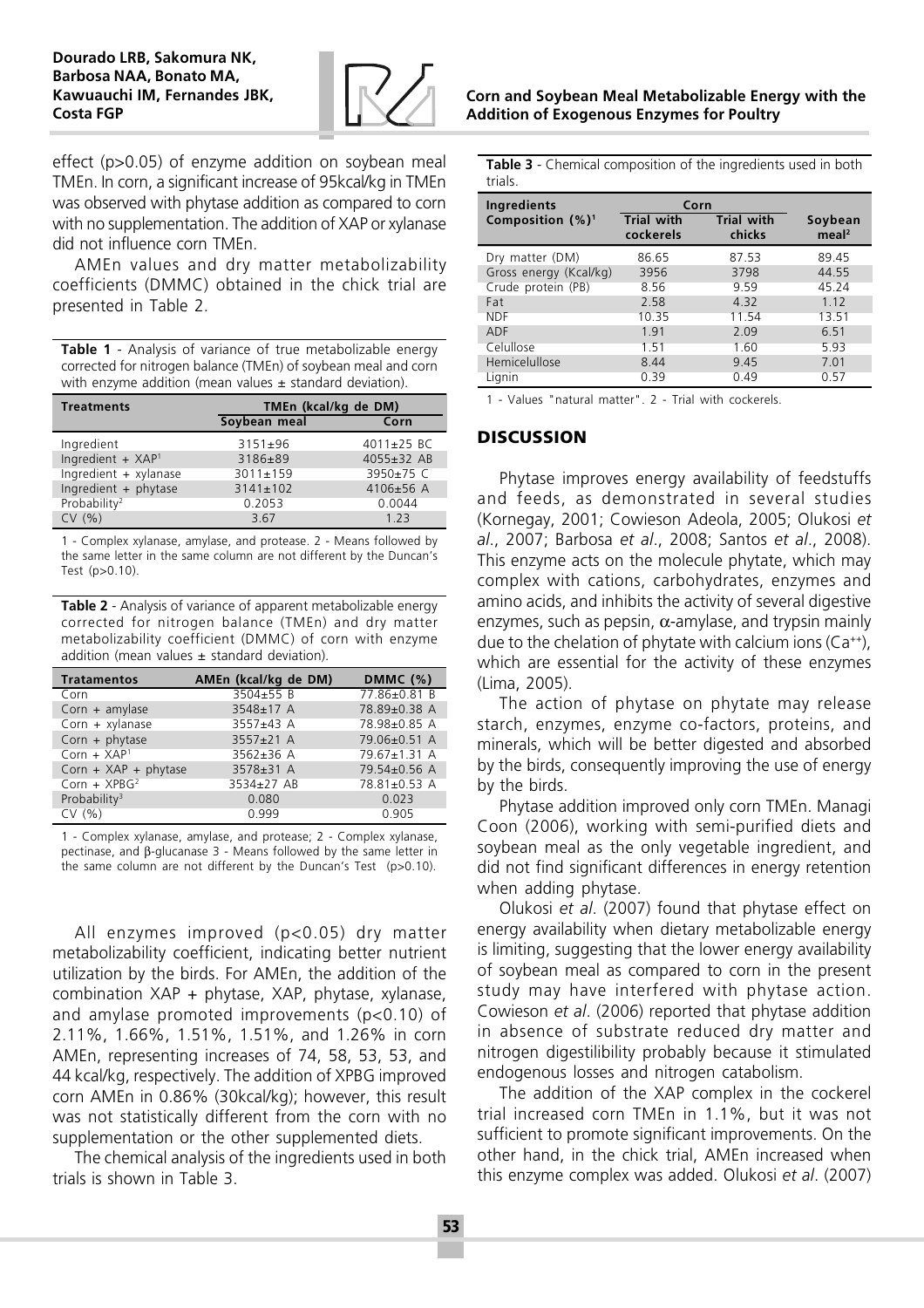

reported that phosphorus deficiency can limit energy utilization when carbohydrases (xylanase) are added. This may explain the response to the addition of the enzyme complex only in the trial with chicks, which diet was supplemented with dicalcium phosphate. According to Ávila et al. (2006), the addition of vitamin and mineral supplements in assays to determine feedstuff energy must be adjusted to obtain more precise values.

However, the differences in the responses between the two trials may be related to the employed method and bird physiology, as the enzyme system of young birds is still immature, and therefore use exogenous enzymes to better utilize dietary nutrients, resulting in lower energy cost to activate endogenous enzymes, thereby enhancing feedstuff ME.

According to the results obtained in the total excreta collection trial with chicks, enzyme addition significantly increased corn AMEn. The best relative increase (2.11%) was obtained with XAP and phytase combination, which may be explained by the release of nutrients that are embedded in the cell wall by the action of xylanase and consequent better utilization of the other compounds released by the action of phytase, amylase, and protease. According to Olukosi et al. (2007), glycosidases are capable of breaking down the layer of non-starch polysaccharides (NSPs) of the cell membrane, allowing the access of phytase to the phytate stored in the cell wall membrane. However, when phytase is used alone, its capacity is limited due to the lack of access to its substrate, which is embedded inside the NSP matrix. In addition, some soluble fiber-phosphorus bonds may be hydrolyzed by glycosidases (xylanase), releasing that mineral for animal utilization, thereby improving animal energy metabolism. Some studies have shown nutrient digestibility and broiler performance improvement with the dietary addition of  $XAP + phytase$  (Cowieson & Adeola, 2005; Olukosi et al., 2007; Barbosa et al., 2008).

The use of xylanase may have beneficial effects as it promotes changes in the cell wall architecture by hydrolyzing the structural arabinoxylans that encapsulate nutrients, enhancing their utilization (Sheppy, 2001; Gracia et al., 2003; Yu & Chung, 2004; Hruby & Pierson

, 2005; Lima, 2005; Olukosi et al., 2007). Cowieson (2005) stressed that the effect of xylanase can be better evidenced when associated with other exogenous enzymes, such as protease, amylases, and phytase.

# Corn and Soybean Meal Metabolizable Energy with the Addition of Exogenous Enzymes for Poultry

The addition of amylase to diets aids the hydrolysis of starch amylose and amylopectin, improving starch digestion in the small intestine and enhancing nutrient use, with consequent higher growth rates (Sheppy, 2001), as it complements the activity of endogenous amylase, reducing its endogenous synthesis by the pancreas (Gracia et al., 2003), and therefore saving energy, which becomes more available for growth.

The absence of a significant response to the addition of the complex xylanase, pectinase, and β-glucanase may be related to the low availability of their substrate, as corn has low pectin levels (Malathi & Devegowda, 2001) and corn β-glucan levels have not been reported or are negligible (Knudsen, 1997; Choct, 2006).

In the present study, it was observed that the energy values obtained for corn were different between the two trials. This may be related to the applied methods and to bird age. ME determination techniques have changed throughout the years (Avila et al., 2006). The most commonly used methods to determine ME in poultry feedstuffs are total excreta collection and forced feeding, and each has its advantages and disadvantages (Sakomura & Rostagno, 2007).

Due to the problems in isolating enzyme effects, particularly on feedstuffs such as corn or soybean meal, the methods applied in the present study produced results that may contribute to define a nutritional matrix of these ingredients when exogenous enzymes are used. Therefore, the choice of the method must be based on the purpose of the enzymes and the birds' needs for those enzymes, as young animals have different digestive systems and different requirements as compared to adults, and therefore the use of exogenous enzymes may also be different. Therefore, the methods used in the present study can be applied to evaluate metabolizable energy increase in the diets supplemented with exogenous enzymes.

# **CONCLUSIONS**

The addition of phytase, xylanase, amylase, and protease was efficient to increase corn apparent metabolizable energy. No increase in true metabolizable energy of soybean meal was evidenced with the addition of the tested enzymes.

### **REFERENCES**

Avila VS, Paula A, Brum PAR, Barioni Jr W, Maier JC. Uso da metodologia de coleta total de excretas na determinação da energia metabolizável em rações para frangos de corte ajustadas ou não